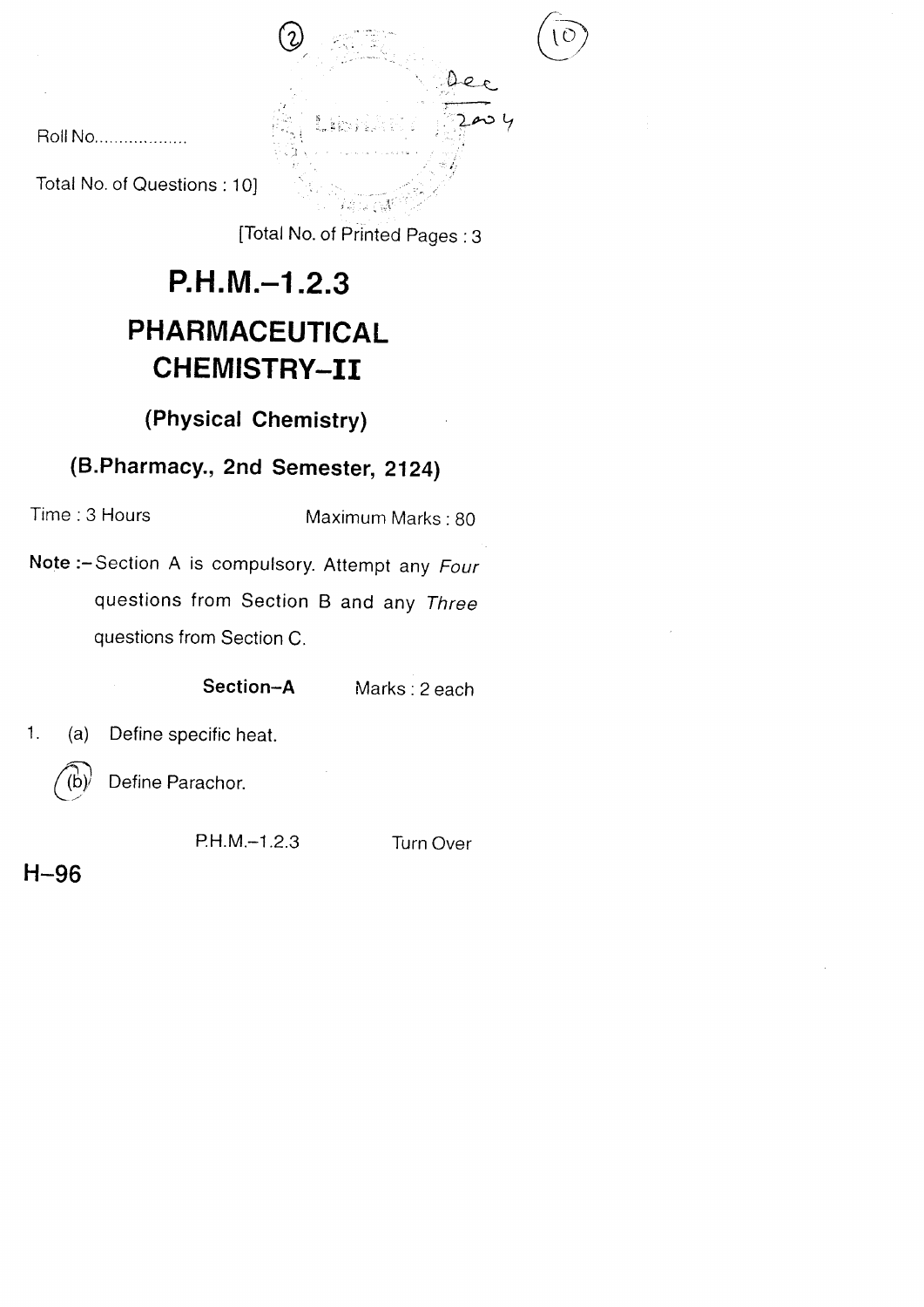#### $(2)$

- (c) Define molecular refraction.
- (d) What are azeatropic mixtures ?
- (e) Define Raoult's law.
- (f) What is adsorption ?
- (g) What are colligative properties ?
- (h) Define Operator.
- (i) What is congruent melting point ?
- (j) Why do catalyst speed up a reaction ?
- $(k)$  What is cell constant ?



- (m) What is phase rule ?
- (n) Define first law of thermodynamics.
- (o) What do you understand by term Transition point ?

 $\ddot{\phantom{1}}$ 

P.H.M.-1.2.3

#### H-96